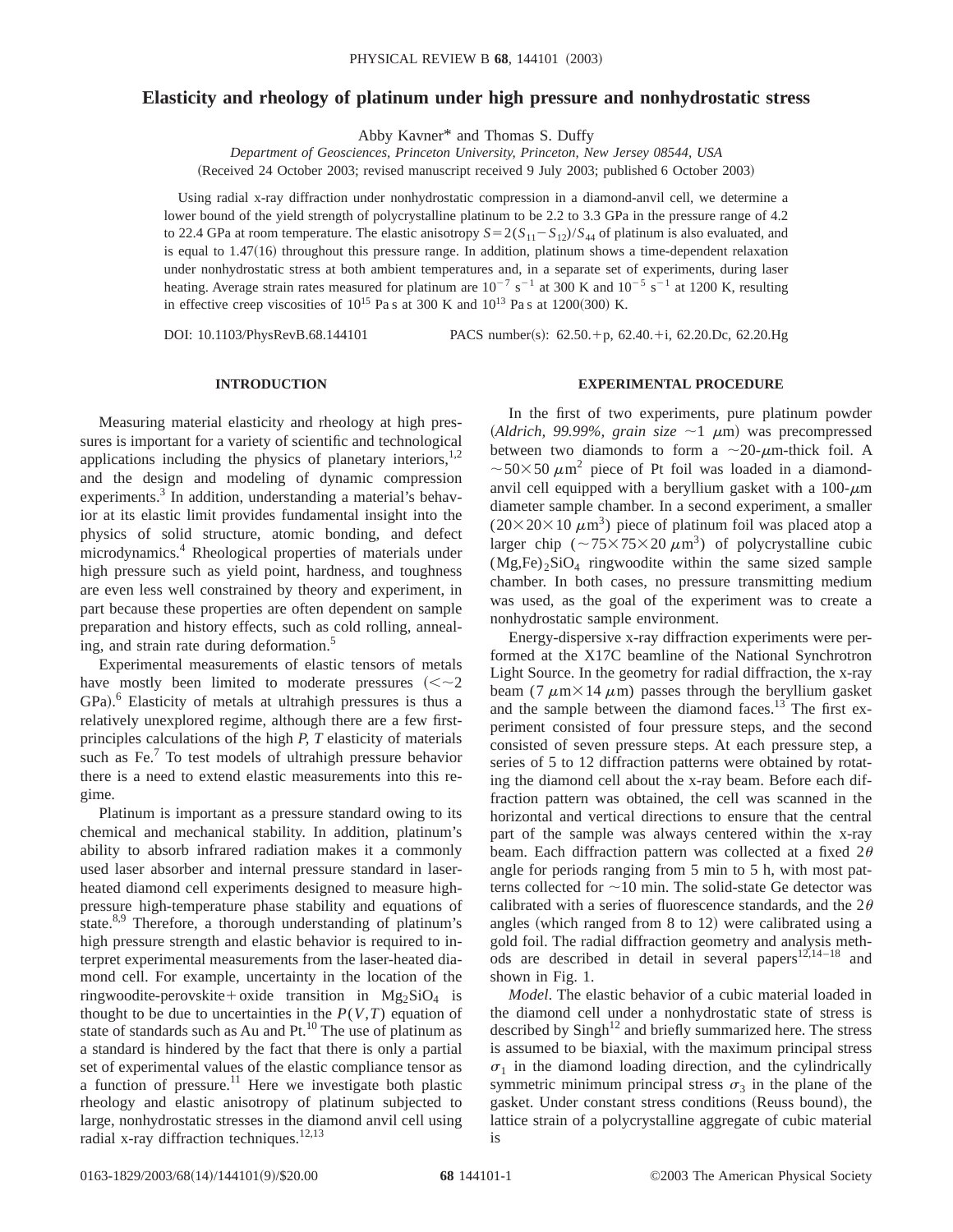

FIG. 1. Geometry of radial diffraction experiment. Polycrystalline sample (dark gray) is enclosed in a beryllium gasket between two diamonds. The cell is rotated  $(\psi)$  about the axis depicted by the dotted line. The relationship between the incoming x-ray beam and the diffracted beam remains fixed.

$$
\Delta \varepsilon_{(hkl)} = \varepsilon_{(hkl)} - \varepsilon_{\text{hydro}}
$$
  
=  $(t/3)[S_{11} - S_{12} - 3S\Gamma(khl)](1 - 3\cos^2\psi), (1)$ 

where  $\varepsilon(hkl)$  are the measured lattice strains;  $\varepsilon_{\text{hydro}}$  the hydrostatic component of the strain; *t* the differential stress  $(\sigma_1 - \sigma_3)$ ; *Sij*'s the single-crystal elastic compliances; *S*  $=S_{11}-S_{12}-0.5S_{44}$  a measure of the elastic anisotropy;  $\Gamma$  an orientation factor given by  $(h^2k^2 + k^2l^2 + h^2l^2)/(h^2 + k^2)$  $(l + l^2)^2$ , where *h*, *k*, and *l* are the Miller indices of the reflecting plane; and  $\psi$  the angle between the diffracting plane normal and the diamond cell axis (assumed to be the maximum principal stress).

At  $\psi$ =90°, the strains determined from the (111) ( $\Gamma_{\text{max}}$ ) =0.333) and (200) ( $\Gamma_{\text{min}}$ =0) lines through Eq. (1) are given by

$$
\Delta \varepsilon_{(111)}^{90^{\circ}} = \varepsilon_{(111)}^{90^{\circ}} - \varepsilon_{\text{hydro}} = (t/6)(S_{44})
$$
 (2)

and

$$
\Delta \varepsilon_{(200)}^{90^\circ} = \varepsilon_{(200)}^{90^\circ} - \varepsilon_{\text{hydro}} = (t/3)(S_{11} - S_{12}),\tag{3}
$$

where  $\Delta \varepsilon_{(hkl)}$  is the difference between the lattice strain at 90° and the hydrostatic value of the strain, defined by 1  $-3 \cos^2 \psi = 0$  (where  $\psi = 54.7$ ).  $\varepsilon_{(111)} = \varepsilon_{(200)}$  for an elastically isotropic material.

Under the Voigt bound (constant strain), the angular dependence of the strain is not a function of (*hkl*), and is equal to

$$
\langle \varepsilon_{(khl)} \rangle - \varepsilon_{\text{hydro}} = (t/3)(1/G_v)(1-3\cos^2\psi), \tag{4}
$$

where  $G<sub>v</sub>$  is the Voigt (constant strain) bound on the shear modulus. The Voigt strain values as a function of  $\psi$  fall between the bounds generated by Eqs.  $(2)$  and  $(3)$ . For an elastically isotropic material, Eqs.  $(2)$ ,  $(3)$ , and  $(4)$  yield identical results.

#### **EXPERIMENTAL RESULTS**

*Angle dependence of lattice parameters*. Diffraction patterns (Fig. 1) were indexed, and *d*-spacings and lattice parameters were calculated from the energy of each peak. The Eulerian strain  $(\varepsilon = 1/2[(V/V_0)^{2/3}-1])$  was calculated for each individual peak, using  $V_0 = 60.3 \text{ Å}^3$  (Table I). In the initial experiment, the first two data sets were obtained on compression, the third on decompression, and the final one on recompression. In the second set, the behavior of platinum was investigated under compression only. At pressures below 3 GPa (e.g., experiments PtP1 and PtP2) strain is approximately constant as  $\psi$  changes. As pressure is increased, the strain shows an increasing  $\psi$  dependence. For example, diffraction patterns obtained for platinum at  $13.4$  GPa (Fig. 2) show that the  $(200)$  peak shifts by over 500 eV between the maximum ( $\psi=0^{\circ}$ ) and minimum ( $\psi=90^{\circ}$ ) stress directions. The magnitude of this strain difference is 0.0237, almost twice as large as the hydrostatic component of the strain  $(0.0150)$ . This angle dependent strain is roughly five times what gold experiences during similar compression experiments<sup>15,16</sup> and is comparable to results for rhenium.<sup>16</sup> Translated into pressure, the difference between the compression at 0° and 90° is significant; at 4.2 GPa the apparent pressures obtained using different  $(hkl)$  and  $\psi$  values are  $P_{(111)}^{0^{\circ}} = 4.7$  GPa and  $P(111)^{90^{\circ}} = 1.1$  GPa.  $P(200)^{90^{\circ}}$  $=$  -1.4 GPa. This last demonstrates both the extreme change of lattice strain with  $\psi$ , to the point where it indicates an expansion of lattice planes normal to the loading axis under modest pressures, and the lattice-plane dependence of the response indicating platinum's anisotropic nature. For comparison, sources of error corresponding to angle calibration and detector energy calibration may affect the peak positions by  $\sim$ 1 and  $\sim$ 100 eV, equivalent to 0.01 and 1 GPa, respectively. However, neither of these sources of possible systematic error contributes a  $\psi$  dependence, so contributes errors neither to the strength nor to the anisotropy measurement.

*Data analysis*. At each pressure step the angular dependence of the lattice strain was measured by separately fitting the lattice strain for each  $(hkl)$  versus  $1-3\cos^2\psi$  (Fig. 3). For each lattice plane at a given compression, the fits generate three independent parameters: the hydrostatic value of the strain, the amplitude of the  $\psi$  dependence, and an angular offset representing the orientation relationship between the diamond cell axis and the principal axes of the strain tensor (Table II). This angular offset provides a test of a key assumption: that the principal stress axes are aligned with the diamond cell axis. If the lattice strains are plotted as a straight line (vs  $1-3\cos^2\psi$  instead of vs  $\psi$ ) a potential means of testing this assumption is lost, and only two independent parameters are measured: the hydrostatic value and the amplitude of the  $\psi$  dependence.

Through the lattice strain fits, the complete data set at a given compression provides three independent pieces of information: (i) the hydrostatic lattice strain given by the  $\langle \varepsilon_{(hkl)} \rangle$  at  $\psi$ =54.7° (see above); (ii)  $\varepsilon_{(200)}^{\text{amp}}$ , the strain amplitude at  $\Gamma = 0$  (minimum value); and (iii)  $\varepsilon_{(111)}^{amp}$ , the strain amplitude at  $\Gamma$ =0.333 (maximum value) (Table II). Taken together, these last two comprise the isotropic response—the extent to which all of the diffraction lines respond to a deviatoric stress—and an anisotropic response—how each line responds slightly differently to the applied stress, depending on its  $\Gamma$  value. At each compression step, these three parameters yield the pressure, the magnitude of the elastically supported shear stress, and a single constraint on the elastic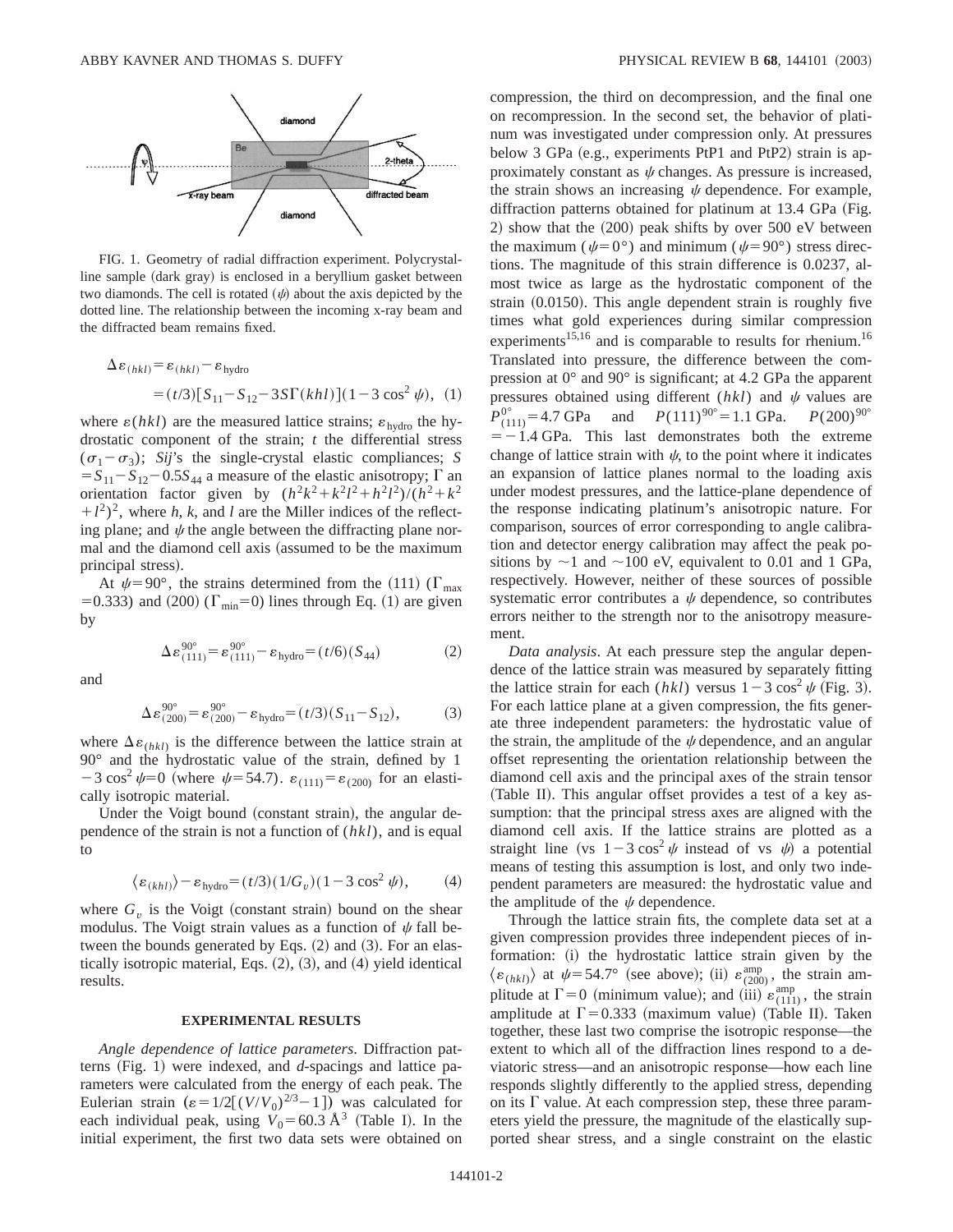TABLE I. Strain as a function of *hkl* and rotation angle, calculated for each pressure step in the two radial diffraction experiments. Data is shown in time-order. See Table II for summary data.

|                                               | angle            | $\epsilon(111)$ | $\varepsilon(200)$ | $\varepsilon(220)$ | $\varepsilon(311)$ | $\varepsilon(222)$ | $\varepsilon(400)$ | $\varepsilon(331)$ | $\epsilon$ (422) |
|-----------------------------------------------|------------------|-----------------|--------------------|--------------------|--------------------|--------------------|--------------------|--------------------|------------------|
| 1st Pt20                                      |                  |                 |                    |                    |                    |                    |                    |                    |                  |
|                                               | $\boldsymbol{0}$ | $-0.0258$       |                    |                    |                    |                    |                    |                    |                  |
|                                               | 180              | $-0.0244$       |                    |                    |                    |                    |                    |                    |                  |
|                                               | 160              | $-0.0254$       |                    |                    |                    |                    |                    |                    |                  |
|                                               | 180              | $-0.0246$       |                    |                    |                    |                    |                    |                    |                  |
|                                               | 160              | $-0.0226$       |                    |                    |                    |                    |                    |                    |                  |
|                                               | 140              | $-0.0194$       |                    |                    |                    |                    |                    |                    |                  |
|                                               | $\boldsymbol{0}$ | $-0.0273$       |                    |                    |                    |                    |                    |                    |                  |
|                                               | 60               | $-0.0142$       |                    |                    |                    |                    |                    |                    |                  |
|                                               | $70\,$           | $-0.0130$       | $-0.0107$          | $-0.0137$          |                    |                    |                    |                    |                  |
|                                               | $80\,$           | $-0.0138$       | $-0.0123$          | $-0.0138$          |                    |                    |                    |                    |                  |
|                                               | 90               | $-0.0106$       | $-0.0090$          | $-0.0111$          |                    |                    |                    |                    |                  |
|                                               | 90               | $-0.0120$       | $-0.0108$          | $-0.0129$          |                    |                    |                    |                    |                  |
|                                               | $\boldsymbol{0}$ | $-0.0336$       |                    |                    |                    |                    |                    |                    |                  |
|                                               | 90               | $-0.0160$       |                    |                    |                    |                    |                    |                    |                  |
|                                               | $70\,$           | $-0.0190$       |                    |                    |                    |                    |                    |                    |                  |
|                                               | 110              | $-0.0171$       |                    |                    |                    |                    |                    |                    |                  |
| 1st pt30<br>1st Low B<br>1st Pt10<br>2nd PtP1 | 180              | $-0.0299$       |                    |                    |                    |                    |                    |                    |                  |
|                                               | 165              | $-0.0301$       |                    |                    |                    |                    |                    |                    |                  |
|                                               | 195              | $-0.0318$       |                    |                    |                    |                    |                    |                    |                  |
|                                               | 270              | $-0.0152$       |                    |                    |                    |                    |                    |                    |                  |
|                                               | 340              | $-0.0309$       |                    |                    |                    |                    |                    |                    |                  |
|                                               | $20\,$           | $-0.0298$       |                    |                    |                    |                    |                    |                    |                  |
|                                               | $\boldsymbol{0}$ | $-0.0301$       |                    |                    |                    |                    |                    |                    |                  |
|                                               | 90               | $-0.0159$       |                    |                    |                    |                    |                    |                    |                  |
|                                               | $\boldsymbol{0}$ | $-0.0144$       | $-0.0177$          | $-0.0168$          |                    |                    |                    |                    |                  |
|                                               | 180              | $-0.0143$       | $-0.0161$          | $-0.0158$          |                    |                    |                    |                    |                  |
|                                               | 90               | $-0.0013$       | 0.0013             | $-0.0023$          |                    |                    |                    |                    |                  |
|                                               | $20\,$           | $-0.0133$       | $-0.0157$          | $-0.0151$          |                    |                    |                    |                    |                  |
|                                               | 340              | $-0.0098$       | $-0.0127$          | $-0.0113$          |                    |                    |                    |                    |                  |
|                                               | 270              | $-0.0004$       | 0.0022             | $-0.0009$          |                    |                    |                    |                    |                  |
|                                               | 290              | $-0.0009$       | 0.0018             | $-0.0002$          |                    |                    |                    |                    |                  |
|                                               | 250              | $-0.0059$       | $-0.0028$          | $-0.0066$          |                    |                    |                    |                    |                  |
|                                               | $\boldsymbol{0}$ | $-0.0123$       | $-0.0149$          |                    |                    |                    |                    |                    |                  |
|                                               | $\boldsymbol{0}$ | $-0.0165$       | $-0.0162$          | $-0.0192$          |                    |                    |                    |                    |                  |
|                                               | 180              | $-0.0168$       | $-0.0199$          | $-0.0179$          |                    |                    |                    |                    |                  |
|                                               | 90               | $-0.0029$       | 0.0020             | $-0.0033$          |                    |                    |                    |                    |                  |
|                                               | $20\,$           | $-0.0178$       | $-0.0197$          |                    |                    |                    |                    |                    |                  |
|                                               | 340              | $-0.0121$       | $-0.0121$          |                    |                    |                    |                    |                    |                  |
|                                               | $\boldsymbol{0}$ | $-0.0013$       | 0.0000             | $-0.0015$          |                    |                    |                    |                    |                  |
|                                               | $20\,$           | $-0.0010$       | 0.0003             | $-0.0015$          |                    |                    |                    |                    |                  |
|                                               | $40\,$           | $-0.0005$       | 0.0005             | $-0.0008$          |                    |                    |                    |                    |                  |
|                                               | 60               | $-0.0005$       | 0.0008             | $-0.0010$          |                    |                    |                    |                    |                  |
|                                               | 90               | $-0.0005$       | 0.0005             | $-0.0010$          |                    |                    |                    |                    |                  |
| 2nd PtP2                                      | 90               | $-0.0033$       | $-0.0018$          | $-0.0036$          |                    |                    |                    |                    |                  |
|                                               | $70\,$           | $-0.0028$       | $-0.0010$          | $-0.0036$          |                    |                    |                    |                    |                  |
|                                               | $50\,$           | $-0.0033$       | $-0.0015$          | $-0.0038$          |                    |                    |                    |                    |                  |
|                                               | $30\,$           | $-0.0053$       | $-0.0038$          | $-0.0053$          |                    |                    |                    |                    |                  |
|                                               | $\boldsymbol{0}$ | $-0.0064$       | $-0.0051$          | $-0.0064$          |                    |                    |                    |                    |                  |
| 2nd PtP3                                      |                  |                 |                    |                    |                    |                    |                    |                    |                  |
|                                               | $-20$            | $-0.0187$       | $-0.0217$          | $-0.0192$          |                    |                    |                    |                    |                  |
|                                               | $10\,$           | $-0.0197$       | $-0.0234$          | $-0.0197$          |                    |                    |                    |                    |                  |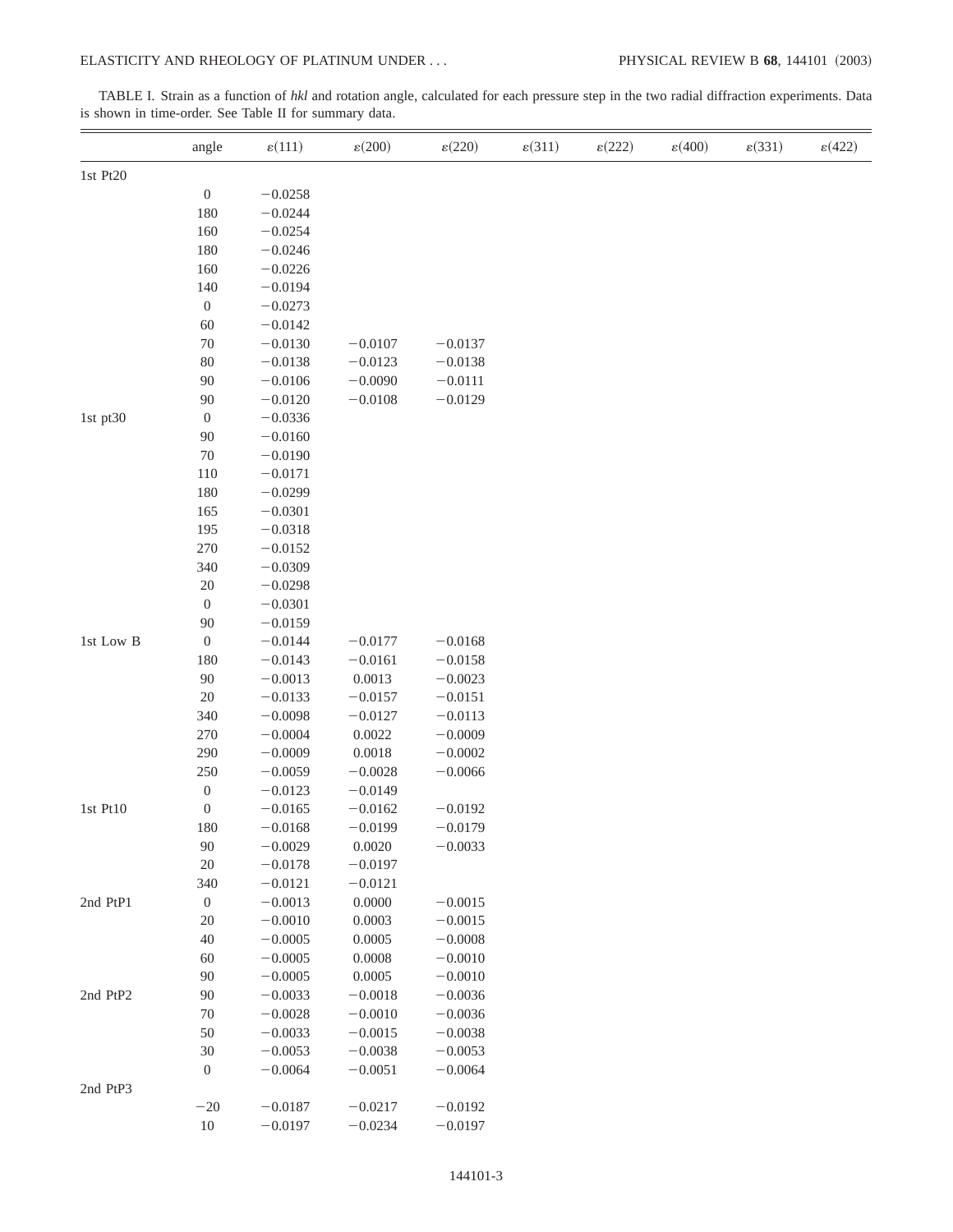|          | $30\,$           | $-0.0172$ | $-0.0192$ | $-0.0177$ |           |           |           |           |           |
|----------|------------------|-----------|-----------|-----------|-----------|-----------|-----------|-----------|-----------|
|          | $50\,$           | $-0.0134$ | $-0.0132$ | $-0.0144$ |           |           |           |           |           |
|          | $70\,$           | $-0.0069$ | $-0.0038$ | $-0.0074$ |           |           |           |           |           |
|          | 90               | $-0.0048$ | $-0.0013$ | $-0.0043$ |           |           |           |           |           |
|          | 110              | $-0.0069$ | $-0.0036$ | $-0.0069$ |           |           |           |           |           |
|          | $\boldsymbol{0}$ | $-0.0197$ | $-0.0227$ | $-0.0194$ |           |           |           |           |           |
|          | $\boldsymbol{0}$ | $-0.0179$ | $-0.0199$ | $-0.0177$ |           |           |           |           |           |
|          | $\boldsymbol{0}$ | $-0.0174$ | $-0.0194$ | $-0.0172$ |           |           |           |           |           |
| 2nd PtP4 | 90               | $-0.0074$ | $-0.0043$ | $-0.0071$ |           |           |           |           |           |
|          | 110              | $-0.0094$ | $-0.0058$ | $-0.0094$ |           |           |           |           |           |
|          | $70\,$           | $-0.0122$ | $-0.0099$ | $-0.0129$ |           |           |           |           |           |
|          | 50               | $-0.0174$ | $-0.0177$ | $-0.0179$ |           |           |           |           |           |
|          | $40\,$           | $-0.0202$ |           | $-0.0204$ |           |           |           |           |           |
|          | 30               | $-0.0207$ | $-0.0234$ | $-0.0212$ |           |           |           |           |           |
|          | $10\,$           | $-0.0239$ | $-0.0286$ | $-0.0244$ |           |           |           |           |           |
|          | $\boldsymbol{0}$ | $-0.0237$ | $-0.0279$ | $-0.0237$ |           |           |           |           |           |
| 2nd PtP5 | 90               | $-0.0104$ | $-0.0069$ | $-0.0096$ | $-0.0079$ | $-0.0081$ | $-0.0064$ | $-0.0114$ | $-0.0106$ |
|          | 110              | $-0.0117$ | $-0.0081$ | $-0.0109$ | $-0.0094$ | $-0.0089$ | $-0.0081$ | $-0.0127$ | $-0.0124$ |
|          | $70\,$           | $-0.0129$ | $-0.0096$ | $-0.0134$ | $-0.0119$ | $-0.0106$ | $-0.0101$ | $-0.0149$ | $-0.0127$ |
|          | $50\,$           | $-0.0207$ | $-0.0214$ | $-0.0214$ | $-0.0199$ | $-0.0182$ | $-0.0212$ | $-0.0197$ | $-0.0179$ |
|          | $30\,$           | $-0.0239$ | $-0.0274$ | $-0.0249$ | $-0.0254$ | $-0.0232$ | $-0.0281$ | $-0.0244$ | $-0.0237$ |
|          | 10               |           |           |           |           |           |           |           |           |
|          | $\mathbf{0}$     | $-0.0244$ | $-0.0286$ | $-0.0262$ | $-0.0272$ | $-0.0239$ | $-0.0296$ | $-0.0249$ | $-0.0244$ |
|          | $-20$            | $-0.0219$ | $-0.0247$ | $-0.0234$ | $-0.0237$ | $-0.0207$ | $-0.0247$ | $-0.0227$ | $-0.0222$ |
| 2nd PtP6 | $-20$            | $-0.0254$ | $-0.0299$ | $-0.0294$ | $-0.0301$ | $-0.0269$ | $-0.0338$ |           |           |
|          | $-40$            | $-0.0197$ | $-0.0202$ | $-0.0227$ | $-0.0214$ | $-0.0194$ | $-0.0207$ |           |           |
|          | 90               | $-0.0129$ | $-0.0099$ | $-0.0124$ | $-0.0109$ | $-0.0112$ | $-0.0099$ | $-0.0134$ | $-0.0129$ |
|          | 110              | $-0.0149$ | $-0.0109$ | $-0.0137$ | $-0.0122$ | $-0.0117$ | $-0.0114$ | $-0.0144$ | $-0.0142$ |
|          | 130              | $-0.0192$ | $-0.0174$ | $-0.0197$ | $-0.0182$ | $-0.0162$ | $-0.0184$ | $-0.0192$ | $-0.0187$ |
|          | 150              | $-0.0232$ | $-0.0242$ | $-0.0249$ | $-0.0232$ | $-0.0217$ | $-0.0249$ | $-0.0229$ | $-0.0212$ |
|          | 170              | $-0.0309$ | $-0.0370$ | $-0.0301$ | $-0.0316$ | $-0.0281$ | $-0.0346$ | $-0.0274$ |           |
|          | 180              | $-0.0291$ | $-0.0338$ | $-0.0296$ | $-0.0306$ | $-0.0274$ | $-0.0336$ |           |           |
|          | 200              | $-0.0276$ | $-0.0306$ | $-0.0284$ | $-0.0284$ | $-0.0259$ | $-0.0311$ |           |           |
| 2nd PtP7 | $20\,$           | $-0.0309$ | $-0.0353$ | $-0.0321$ | $-0.0321$ | $-0.0296$ |           |           |           |
|          | $40\,$           | $-0.0279$ | $-0.0294$ | $-0.0286$ | $-0.0284$ | $-0.0286$ |           |           |           |
|          | $20\,$           | $-0.0301$ | $-0.0328$ | $-0.0314$ | $-0.0318$ | $-0.0289$ |           |           |           |
|          | 90               | $-0.0157$ | $-0.0132$ | $-0.0154$ | $-0.0137$ | $-0.0137$ | $-0.0124$ | $-0.0199$ | $-0.0187$ |
|          | $70\,$           | $-0.0232$ | $-0.0222$ | $-0.0222$ | $-0.0202$ | $-0.0182$ | $-0.0192$ |           |           |
|          | 50               | $-0.0276$ | $-0.0294$ | $-0.0274$ | $-0.0272$ | $-0.0252$ | $-0.0281$ |           |           |

TABLE I. (Continued).

constants. Note that Eq.  $(1)$  has seven variables, only two of which are measured experimentally  $(\varepsilon_{(hkl)}$  and  $\psi$ ). The  $\cos^2 \psi$  fits provide three additional constraints, leaving two additional parameters, so the solution to Eq.  $(1)$  is not fully constrained. Therefore, an assumption must be made about either the strength or elastic constants of platinum. Platinum's bulk modulus and its pressure dependence is known from the shock equation of state data to  $660$  GPa, <sup>19</sup> as well as the elastic compliance *S*<sup>44</sup> and its pressure dependence (but only measured to  $0.25$  GPa).<sup>11</sup> With these two parameters, we can calculate unique solutions for pressure, elastically supported differential stress  $(t)$ , and the elastic constant  $S_{11} - S_{12}$ , which, combined with the  $S_{44}$  value, yields a measure of the elastic anisotropy.

The pressure at each compression step was calculated by

referencing the hydrostatic lattice strain to the Birch-Murnaghan equation of state for platinum using  $K_0$ = 287 GPa and  $K'_0$ = 5.6 (Table II).<sup>19</sup> The pressure error is determined by considering the standard deviation of the average values determined by each of the diffraction lines. The elastically supported shear stress  $t$  is calculated via Eq.  $(2)$ using  $\varepsilon_{(111)}^{amp}$  and the high pressure values of  $S_{44}$  using a Birch-Murnghahan extrapolation (Fig. 4). $^{20}$  The elastic parameter  $S_{11} - S_{12} = 1/(C_{11} - C_{12})$  is calculated through Eq. (3) using  $\varepsilon_{(200)}^{amp}$  and *t* calculated in the previous step (Table II). Finally, elastic anisotropy  $2(S_{11}-S_{12})/S_{44}$  is calculated (Fig. 5). The resulting value is approximately constant with pressure, at  $1.47(16)$  in good agreement with the ambient pressure value measured by ultrasonic methods  $1.59<sup>21</sup>$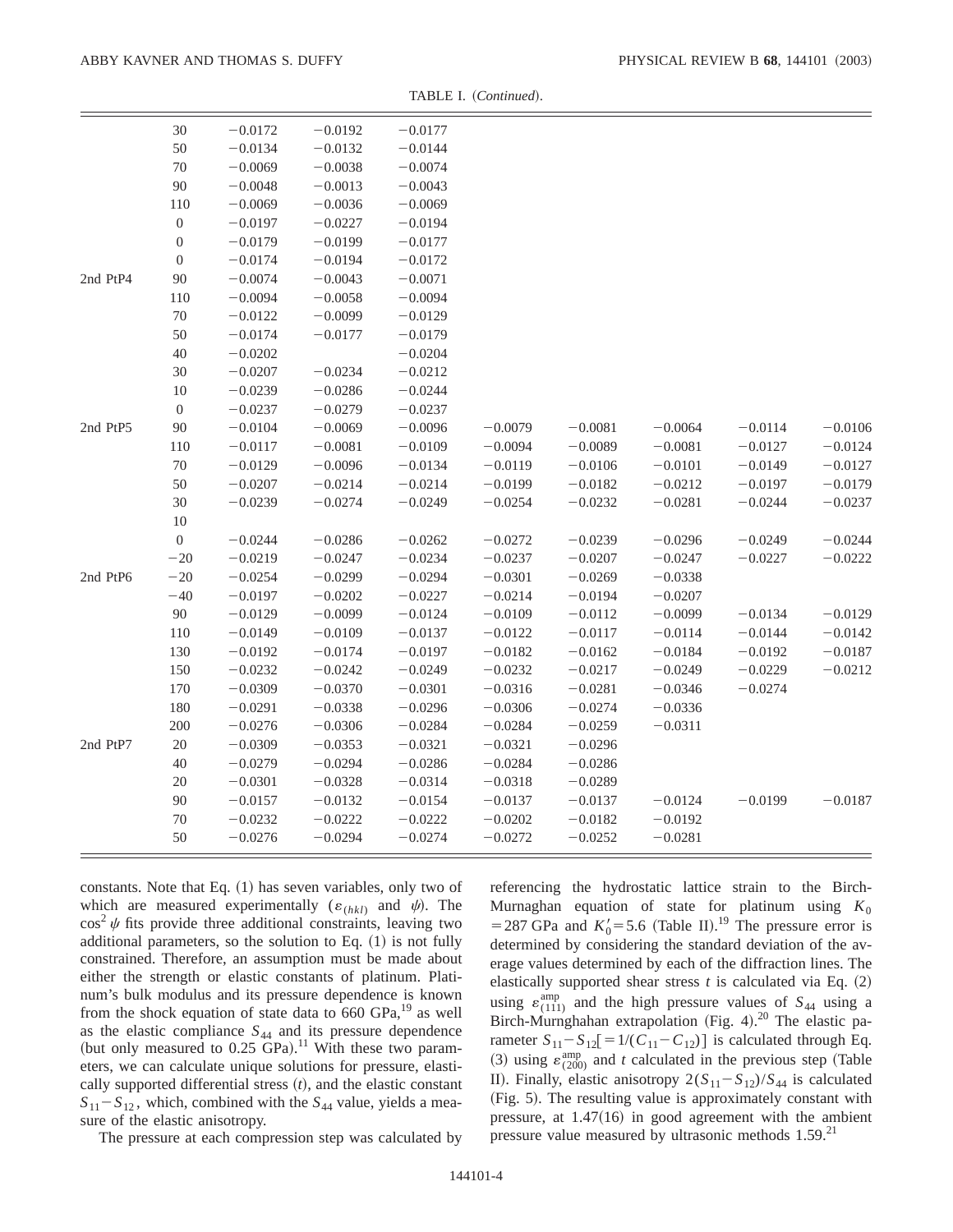

FIG. 2. The complete set of energy-dispersive diffraction patterns for platinum at  $13.4(9)$  GPa (PtP5 in Tables I and II). Diffracted intensity is plotted as a function of energy  $[2\theta]$ = 12.000(3)]. Each pattern is labeled by  $\psi$  angle and Pt peaks are labeled by  $(hkl)$  value.

### **DISCUSSION**

*Yield strength and anisotropy*. The yield strength of several materials has been measured at high pressures using radial diffraction techniques. Strengths of simple metals measured via radial diffraction methods vary widely—from Au, which supports up to 0.5 GPa at 40 GPa, to Re, which supports up to  $6$  GPa at  $40$  GPa (Fig. 4). Our results for plati-



FIG. 3. Lattice strain as a function of  $\psi$  for the (111), (200), and  $(220)$  lattice plans of platinum at 13.4 $(9)$  GPa (PtP5 in Tables I and II). Black, gray, and dotted lines show  $1-3 \cos^2 \theta$  fits vs  $\psi$  to the  $(111)$ ,  $(220)$ , and  $(200)$  data, respectively. Vertical line emphasizes the offset between the maximum strain recorded by the measured data (at  $8.7$ ) and the angle defining coincidence between the diamond cell and the principal stress axes  $(0)$ . The error envelope surrounding the best-fit hydrostatic value of the lattice parameter is indicated by the dotted horizontal lines.

num, which elastically supports 2–4 GPa of shear stress between 5 and 30 GPa, suggest that it is among the stronger metals, similar to the strength of Re at high pressures. Most measurements of material strength, including these, fall significantly below estimates of the absolute ideal strength of a material<sup>5</sup>  $G/2\pi$ =10.3 GPa for Pt. No systematic relationship between crystal structure and strength is apparent from the strength data shown in Fig. 4. For example, Pt, an fcc metal, shows similar strength to Re, an hcp metal. One method to analyze material strength in a systematic way is to normalize the strength to the (pressure dependent) shear modulus. Except for the two lowest pressure data points, *t*/*G* for platinum is approximately constant with pressure at  $0.033(2)$ . Interestingly, as a fraction of the shear modulus, Pt shows a higher strength than rhenium, whose *t*/*G* varies from 0.013 to 0.024 from 0 to 40 GPa. However, comparisons among material ''strength'' values using the radial diffraction technique is complicated by differences in material history, grain size, geometry, and strength anisotropy. Finally, these are not direct strength measurements, but rather the elastically supported differential stress at each compression; a lower bound to the actual strength.

Errors in the strength measurement may derive from breakdowns in assumptions underlying Eq.  $(1)$ , such as biaxial state of stress, coincidence of the diamond cell axis with the principal stress direction, and/or time-dependent stress relaxation during the experiment. All conspire to render the measured supported shear stress a lower bound on the actual maximum as discussed below. We therefore consider the differential stress measurements to be robust, especially given their duplication in two experiments with differing sample loading geometry. Although the accuracy of the analysis is limited by the uncertainties in the behavior of Pt's elastic constants under pressure, for the strength measurements, the magnitude of this error is small. Changes in the elastic anisotropy alter the difference in the lattice parameter between the  $(111)$  and  $(200)$  diffraction lines, but have little effect on the amplitude of the signal  $(Fig. 2)$ . If constant strain  $(Voigt)$ conditions are assumed, the measured differential stresses will differ only slightly, well within the error bars of the determination. $17,2$ 

The anisotropy measurement, on the other hand, is tethered to two major assumptions: (i) the existence of constant stress conditions within the sample chamber and (ii) lattice strength isotropy. Under constant strain (Voigt) conditions, there is no  $\Gamma$  dependence of the lattice strain.<sup>12</sup> Therefore, the measured anisotropy must be considered to be a lower bound (closer to unity) on the true anisotropy value since any contribution from constant strain conditions would result in a less pronounced measurement of lattice-dependence (note that the Voigt endmember has no lattice dependence of strain). The second assumption, that each lattice plane has the same resistance to deformation, may not be true in general. For an fcc metal such as platinum, the primary slip system is  $\{111\}\langle110\rangle$ .<sup>5</sup> Therefore, a uniaxial stress in any direction except normal to the  $(111)$  lattice plane may result in dislocation motion. However, if the  $\{111\}\langle110\rangle$  slip system is the only operable system, then an applied uniaxial stress component normal to the  $(111)$  plane will not result in any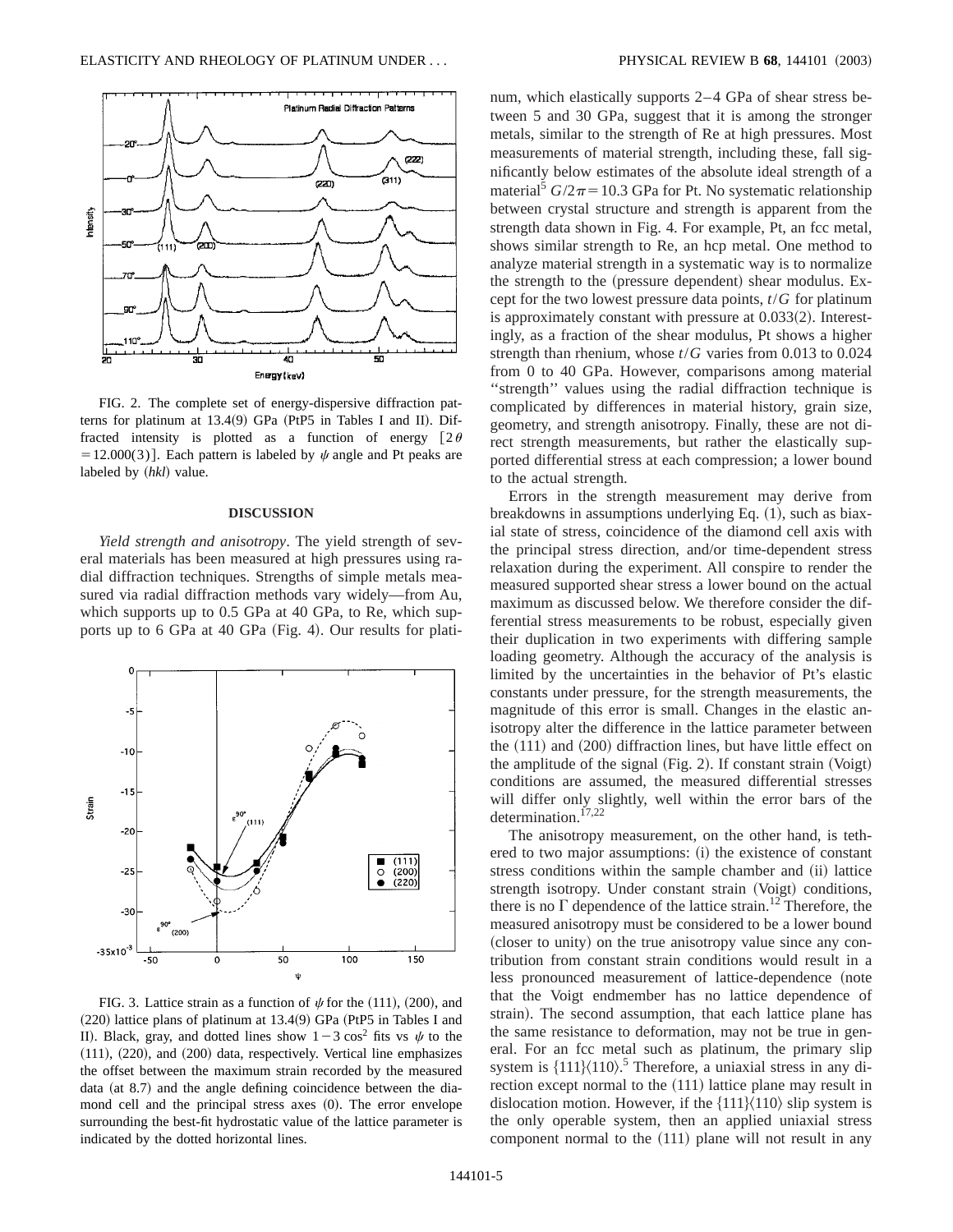TABLE II. Summary of platinum radial diffraction data results.

| Name             | $(hkl)$ 's used in<br>analysis               | $\varepsilon_{\text{hydro}}$ | $\varepsilon_{(200)}^{\text{amp}}$ | $\varepsilon_{(111)}^{\text{amp}}$ | Pressure<br>(GPa) | Differential stress<br>(GPa) | $C_{11} - C_{12}$ (GPa) anisotropy |         | offset      |
|------------------|----------------------------------------------|------------------------------|------------------------------------|------------------------------------|-------------------|------------------------------|------------------------------------|---------|-------------|
| 1st set          |                                              |                              |                                    |                                    |                   |                              |                                    |         |             |
| Pt20             | 111, 200, 220                                | $-0.0162(4)^{a}$             | $-0.0061(3)$                       | $-0.0046(3)$                       | 14.7(4)           | 2.7(0.2)                     | 147                                | 1.3(2)  | $-0.3(34)$  |
| Pt30             | $111$ only                                   | $-0.0212(4)$                 |                                    | $-0.0053(3)$                       | 19.4(4)           | 3.3(.2)                      |                                    |         | 2.5(31)     |
| lowb             | 111, 200, 220                                | $-0.0050(9)$                 | $-0.0063(3)$                       | $-0.0046(3)$                       | 4.2(8)            | 2.2(.15)                     | 116                                | 1.4(1)  | 12.8(32)    |
| Pt10             | 111, 200, 220                                | $-0.0070(1)^{a}$             | $-0.0065(3)$                       | $-0.0054(3)$                       | 5.9(1)            | 2.7(.4)                      | 137                                | 1.2(10) | 16.4(05)    |
| 2nd set          |                                              |                              |                                    |                                    |                   |                              |                                    |         |             |
| PtP1             | 111, 200, 220                                | $-0.0007(3)$                 | $-0.0002(1)$                       | $-0.0002(1)$                       | 0.6(2)            | 0.1(.04)                     | 149                                |         |             |
| PtP2             | 111, 200, 220                                | $-0.0034(1)$                 | $-0.0013(2)$                       | $-0.0010(2)$                       | 2.8(9)            | 0.5(.1)                      | 119                                |         |             |
| PtP3             | 111, 200, 220                                | $-0.0097(8)$                 | $-0.0070(3)$                       | $-0.0047(3)$                       | 8.3(8)            | 2.5(.2)                      | 116                                | 1.49(2) | 4.2(11)     |
| PtP4             | 111, 200, 220                                | $-0.0131(6)$                 | $-0.0079(3)$                       | $-0.0052(3)$                       | 11.6(6)           | 2.9(.15)                     | 120                                | 1.52(5) | 8.4(14)     |
| PtP <sub>5</sub> | 111, 200,                                    | $-0.0150(10)$                | $-0.0079(3)$                       | $-0.0047(3)$                       | 13.4(9)           | 2.9(.2)                      | 114                                | 1.68(5) | 8.7(14)     |
|                  | 220, 311, 222,<br>400, 331, 422              |                              |                                    |                                    |                   |                              |                                    |         |             |
| Pt <sub>P6</sub> | 111, 200,                                    | $-0.0174(9)$                 | $-0.0081(3)$                       | $-0.0051(5)$                       | 15.9(9)           | 3.3(.3)                      | 125                                | 1.6(3)  | 3.7(21)     |
|                  | 220, 311, 222,                               |                              |                                    |                                    |                   |                              |                                    |         |             |
|                  | 400, 331, 422                                |                              |                                    |                                    |                   |                              |                                    |         |             |
| $PtP7^b$         | 111, 200,<br>220, 311, 222,<br>400, 331, 422 | $-0.0235(13)$                | $-0.0080(9)$                       | $-0.0051(5)$                       | 22.4(14)          | 3.0(0.7)                     | 139                                | 1.6(6)  | $0^{\circ}$ |

 $a_{\varepsilon_{\text{hydro}}}$  from (111) line only.<br>
b<sub>Two-term</sub> fits only (assume

 ${}^{b}$ Two-term fits only (assume 0 offset).

c Assumed.

slip. Therefore, the  $(111)$  plane is expected to be the strongest plane. Since our results demonstrate the opposite, the  $(200)$  plane, not the  $(111)$  plane, shows the largest strain amplitude with  $\psi$ , the elastic anisotropy is playing a role that is at least as significant as any possible strength anisotropy. An additional crosscheck is provided by examining for lattice preferred orientation in compressed samples. No evidence of induced texturing was observed in these experiments by comparing the intensities of the Pt peaks  $(Fig. 2)$ .

*Composite effect*. Radial diffraction experiments may provide a sensitive method to examine the stress state of each component of a composite material, to examine the mechani-



FIG. 4. Supported differential stress of metals from side diffraction experiments. Results from platinum experiments are shown as squares with error bars. Strength from Ta (Ref. 3) (diamonds), and limits on the strength of hcp Fe (Ref. 24) and Re, Mo, and Au (Refs.  $15, 16$  are shown as well.

cal behavior of microscaled composite materials, and test models of their mechanical behavior. In the experiment where both  $\gamma$ -(Mg,Fe)<sub>2</sub>SiO<sub>4</sub> and platinum were loaded within the sample chamber, the hydrostatic pressure determined from platinum is systematically lower than the pressure determined from the silicate by 0.8 to 5.5 GPa across the measured pressure range. If strain continuity were to be invoked as a possible explanation for this behavior, it would predict that the material with the lower bulk modulus senses a lower pressure. This is the opposite of what is observed  $[(K<sub>spinel</sub> = 193(3) \text{ GPa})]^{23}$  Interestingly, a similar pressure



FIG. 5. Elastic anisotropy of platinum. The ambient pressure elastic anisotropy  $(Ref. 21)$  (open circle) is shown.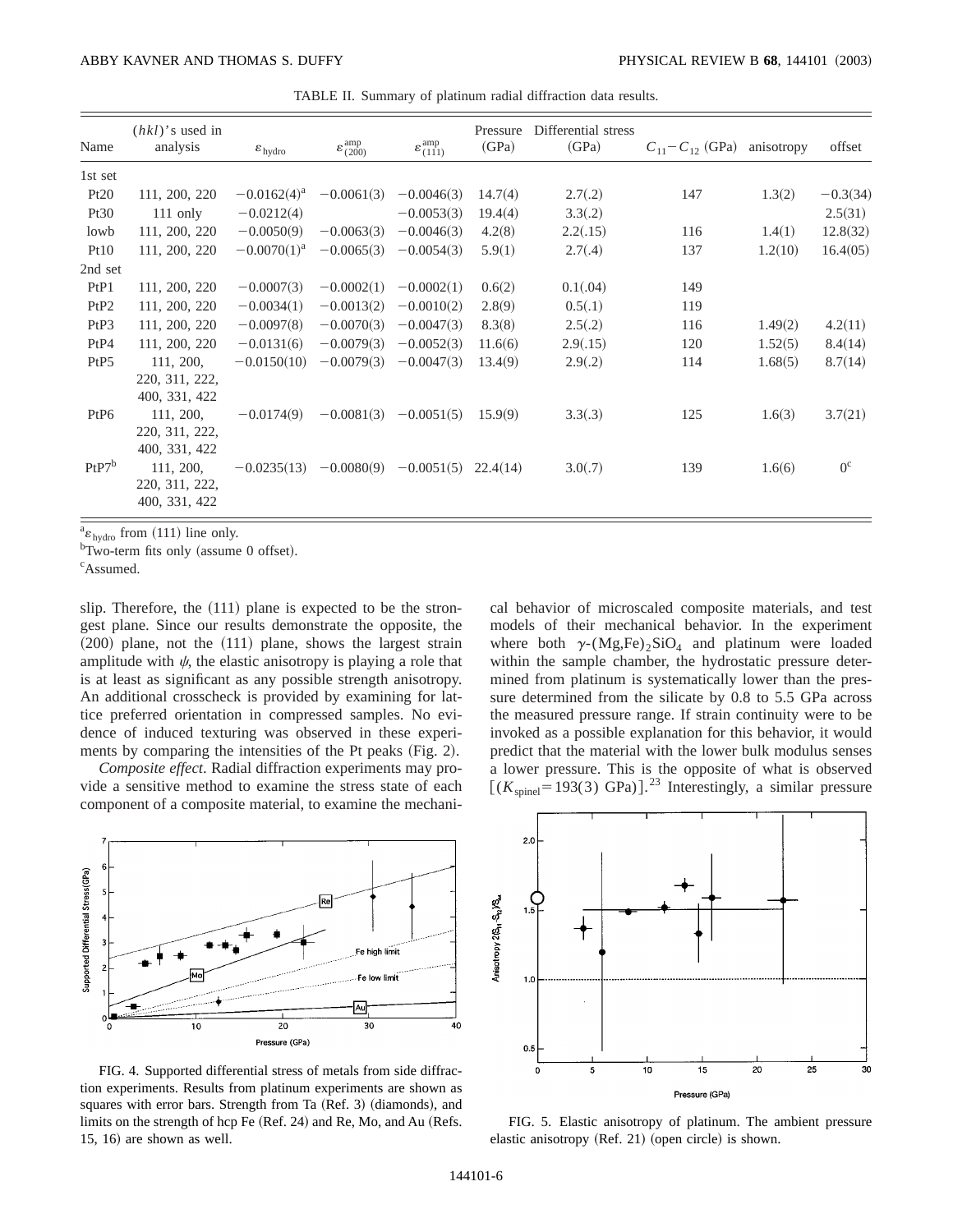difference has been observed in other two-phase radial diffraction experiments.<sup>15,16,24</sup> As in our Pt experiments, in each of these dual systems, the material with the larger bulk modulus records lower pressures than its more compressible partner, regardless of relative strength. For the materials shown in Fig. 3, the higher bulk modulus materials Mo and Re, both record lower pressures, and Fe and  $\gamma$ -(MgFe)<sub>2</sub>SiO<sub>4</sub>, the more compressible materials, record higher pressures. This suggests that elastic properties as well as material strength control the mechanical behavior in the diamond cell.

In composite systems, both elastic properties and geometry play a role in determining how much pressure each phase sustains. If, for example, the Pt and  $\gamma$ -(Mg,Fe)<sub>2</sub>SiO<sub>4</sub> are arranged so that they contact in the diamond cell axis ("sandwich geometry"), the maximum stress  $\sigma_1$  (in the direction of the axial load of the diamonds) is the same for both platinum and  $\gamma$ -(Mg,Fe)<sub>2</sub>SiO<sub>4</sub>. However, this assumption makes the results from the two materials even less compatible. The values of  $\sigma_1$ , determined by  $\sigma_1 = P + 2/3t$ , are 4 to 10 GPa higher in the  $\gamma$ -(Mg,Fe)<sub>2</sub>SiO<sub>4</sub> than in Pt. However, the data are consistent if the radial component of the stress experienced by Pt and  $\gamma$ -(Mg,Fe)<sub>2</sub>SiO<sub>4</sub> are equal. Information about the geometric relationship between the two materials was lost upon removal of the sample.

The difference in pressure can be explained by recognizing that under nonhydrostatic conditions, significant pressure gradients exist within the diamond anvil cell sample chamber.<sup>25</sup> An alternative method to measure yield strength of materials at high pressures takes advantage of these pressure gradients to calculate  $\sigma_y = h(dP/dr)$ , where  $\sigma_y$  is the yield strength, *h* is the sample thickness, *P* is the pressure measured by ruby fluorescence, and *r* is the radial distance from the center of the diamond-anvil cell axis.25 Although *h* was not directly measured in this experiment, typical sample thicknesses at these pressures range from  $10-20 \mu m$ . It is possible that plastic deformation during the experiment caused rearrangement of platinum and  $\gamma$ -(Mg,Fe)<sub>2</sub>SiO<sub>4</sub> so that they were laterally displaced with respect to the axial diamond cell load by  $5-10 \mu m$ . Using the pressure difference between  $\gamma$ -(Mg,Fe)<sub>2</sub>SiO<sub>4</sub> and platinum, differential stresses calculated via the pressure gradient method (above) range from 1.5–4.5 GPa at the lowest pressure to 5.5–15.5 GPa at the highest pressure. These numbers are a bit larger, but still consistent with the yield strength measurements obtained by the lattice strain theory.

Since the sample geometry was not controlled in this experiment, a quantitative analysis of the composite effect is precluded. The angular offset between the diamond cell and the principal stress directions (Table II and Fig. 3) recorded in these experiments testify to a more complex geometry within the sample chamber than either side-by-side or ''sandwich.'' Modeling of the stress environment in the diamond cell sample chamber and controlled-geometry radial diffraction experiments are currently in progress to fully explain this behavior quantitatively.

*Transient creep*. To investigate time-dependent relaxation of platinum under nonhydrostatic pressures, the  $(111)$  and  $(200)$  lattice parameters of experiment PtP3 (Table I) were



FIG. 6. Time variation of  $(a)$  lattice parameter and  $(b)$  diffraction peak widths of platinum under nonhydrostatic stress, at  $\psi$  $=0^{\circ}$  (maximum stress orientation).

monitored at the maximum stress direction over the course of 4 h. The resulting observations are (a) a systematic increase with time of the lattice parameter of both the  $(111)$  and  $(200)$ lines and  $(b)$  a trend toward convergence of the  $(111)$  and  $(200)$  diffraction lines [Fig. 6(a)]. Both observations signify a time-dependent relaxation of the differential stress. Plastic processes are not directly measured in these experiments; rather, we are measuring the elastic response to a decrease in differential stress accompanied by plastic relaxation processes. This can be caused either by plastic creep of the platinum sample itself, or by relaxation of the beryllium gasket surrounding the sample. Two lines of evidence suggest the former: (a) platinum's diffraction peak width, an indicator of microscopic stresses also decreases over this time period with the same characteristic relaxation time of about  $\sim$ 120 min [Fig. 6(b)], indicating a change of the microscopic behavior of platinum and that (b) similar time-dependent behavior was not observed for the  $\gamma$ -(Mg,Fe)<sub>2</sub>SiO<sub>4</sub> sample, an even stronger material,<sup>9</sup> despite the use of similar Be gasket material.

The observation of time-dependent behavior in Pt under nonhydrostatic stress is remarkably similar to behavior observed in a separate set of experiments reported elsewhere in which platinum was laser heated to  $\sim$ 1200(300) K within a steel gasket [Fig. 7(a) and 7(b)].<sup>9</sup> In the laser heating experiment, the same observations were made:  $(111)$  and  $(200)$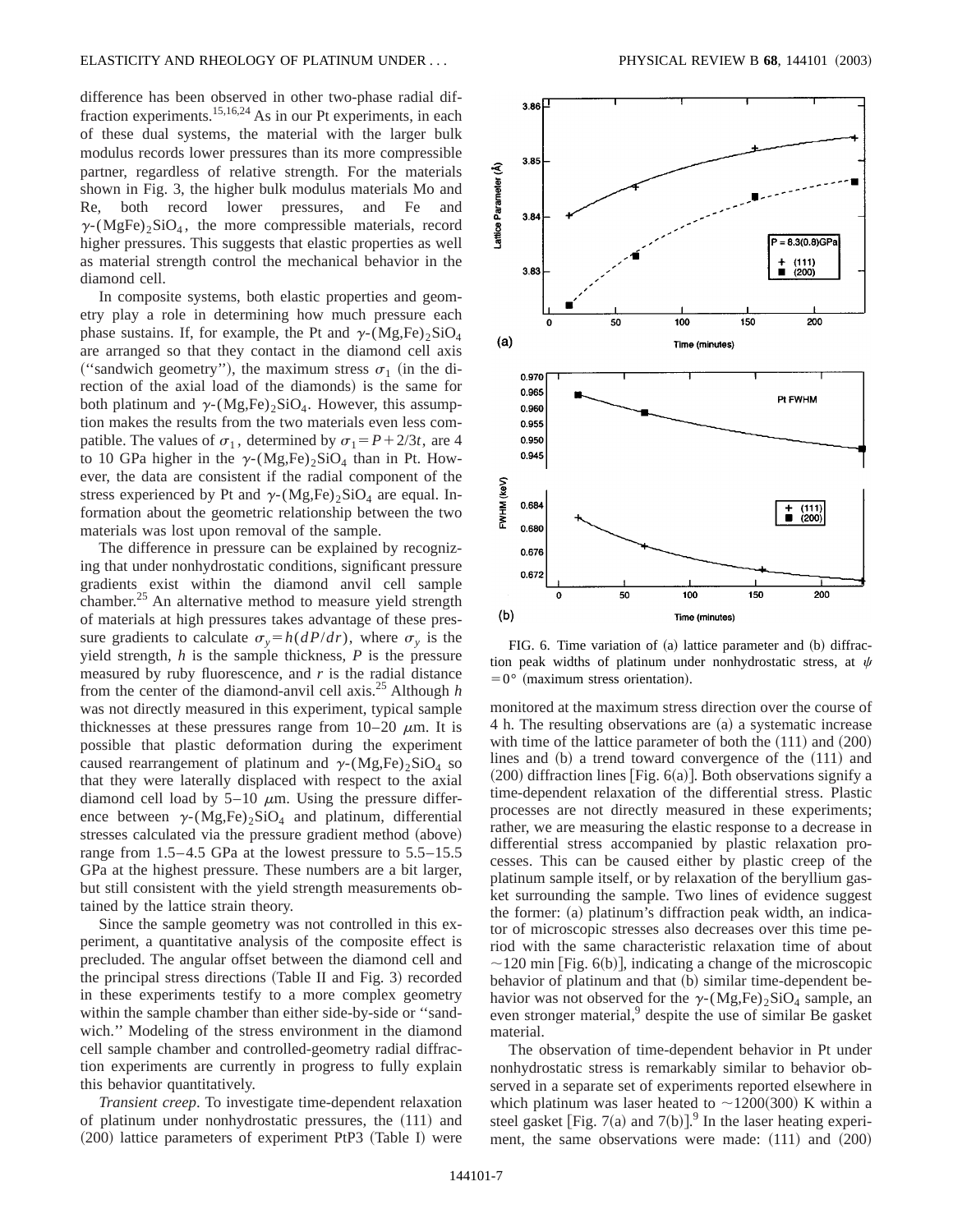

FIG. 7. Time variation of the lattice parameter  $(a)$  and diffraction peak widths (b) of platinum during laser heating at  $\psi \sim 84^{\circ}$ (diamond cell axis is close to the minimum stress orientation). The temperatures are fluctuating during this experiment, and the x-ray beam is capturing x-ray intensity originating over large temperature gradients. The average temperature in these experiments is about 1200 K.

strains (lattice parameters) show time-dependent relaxation, their values converge, and their diffraction peak widths decrease with time during laser heating all within the same timescale  $(\sim min)$ . For both high- and low-temperature processes, the magnitudes of the deviatoric stress  $({\sim}GPa)$  and the strain relaxation  $(0.5%)$  were the same; only the time scale differed (two orders of magnitude faster for the high-

- \*Present address: Dept. of Earth and Space Sciences and Institute of Geophysics and Planetary Physics, UCLA, Los Angeles, CA 90095-1567.
- <sup>1</sup> S. Karato, Phys. Earth Planet. Inter. **24**, 1  $(1981)$ .
- $2$ S. Karato and P. Wu, Science 260, 771 (1993).
- <sup>3</sup> S. T. Weir, J. Akella, C. Ruddle, T. Goodwin, and L. Hsiung, Phys. Rev. B 58, 11 258 (1998).
- 4H. J. Frost and M. F. Ashby, *Deformation-mechanism Maps: The Plasticity and Creep of Metals and Ceramics*, 1st ed. (Pergamon

temperature processes), leading to an average strain rate of  $\sim 8 \times 10^{-5}$  s<sup>-1</sup> for Pt at 1200 K and  $\sim 7 \times 10^{-7}$  s<sup>-1</sup> at 300 K.

An effective viscosity for creep processes under nonhydrostatic stresses can be calculated using  $\eta = \sigma_s / (d\varepsilon/dt)$ where  $\eta$  is the dynamic viscosity,  $\sigma_s$  is the supported shear stress, and  $d\epsilon/dt$  is the observed strain rate.<sup>26</sup> The resulting viscosity measured for platinum in the high- and lowtemperature experiments are  $10^{13}$  Pa s at  $1200(300)$  K and  $10^{15}$  Pa s at 300 K. (For comparison, viscosity of glacial ice is  $\sim$  10<sup>13</sup> Pa s.) Unfortunately, the lack of room temperature creep data on platinum precludes a direct comparison with other techniques. However, creep measurements for pure metals such as Ni and Cu (Ref. 27) show similar values. For example, copper creep experiments measure 0.102% elongation resulting from 6000 h under 54.6 MPa of applied stress at 422 K. This implies a viscosity of  $\sim 10^{15}$  Ps s, similar to our inferred room temperature Pt viscosity. Similar viscosities are inferred from experiments on cold-worked pure Ni.<sup>27</sup>

Damping experiments indicate that platinum's relaxation mechanism changes from dislocation glide at low temperature to diffusion-aided recrystallization and grain growth at high temperatures.<sup>27</sup> Therefore, the two measured data points cannot be used to infer an activation energy for a single process. Although these results are preliminary, they raise the prospect of quantitative viscosity measurements in the diamond-anvil cell. These measurements are especially important for the study of planetary interiors, where relevant viscosities range from  $10^{19} - 10^{21}$  Pa s. In this case, we were able to measure viscosities as high as  $10^{15}$  Pa s only because we were employing such large  $(\sim GPa)$  nonhydrostatic stresses. Of course, the shear stresses experienced in planetary interiors are orders of magnitude smaller. This requires being mindful of scaling issues when trying to extrapolate results from diamond-cell scale experiments to planetaryscale applications.

### **ACKNOWLEDGMENTS**

We thank J. Hu for experimental assistance at Beamline X17C at NSLS. This work was supported by the NSF and the David & Lucille Packard Foundation. A.K. was supported by the Lamont Doherty Earth Observatory for part of this research. Research was carried out (in part) at the National Synchrotron Light Source, Brookhaven National Laboratory, which is supported by the U.S. Department of Energy, Division of Materials Sciences and Division of Chemical Sciences, under Contract No. DE-AC02-98CH10886.

Press, Oxford, 1982); S. Karato and H. A. Spetzler, Rev. Geophys. **28**, 399 (1990).

- <sup>5</sup>G. E. Dieter, *Mechanical Metallurgy*, 3rd ed. (McGraw-Hill, New York, 1986).
- 6Gene Simmons and H. Wang, *Single Crystal Elastic Constants and Calculated Aggregate Properties: A Handbook*, 2nd ed. (The M.I.T. Press, Cambridge, MA, 1971).
- 7Gerd Steinle-Neumann, Lars Stixrude, R. E. Cohen, and O. Gulseren, Nature (London) 413, 57 (2001).